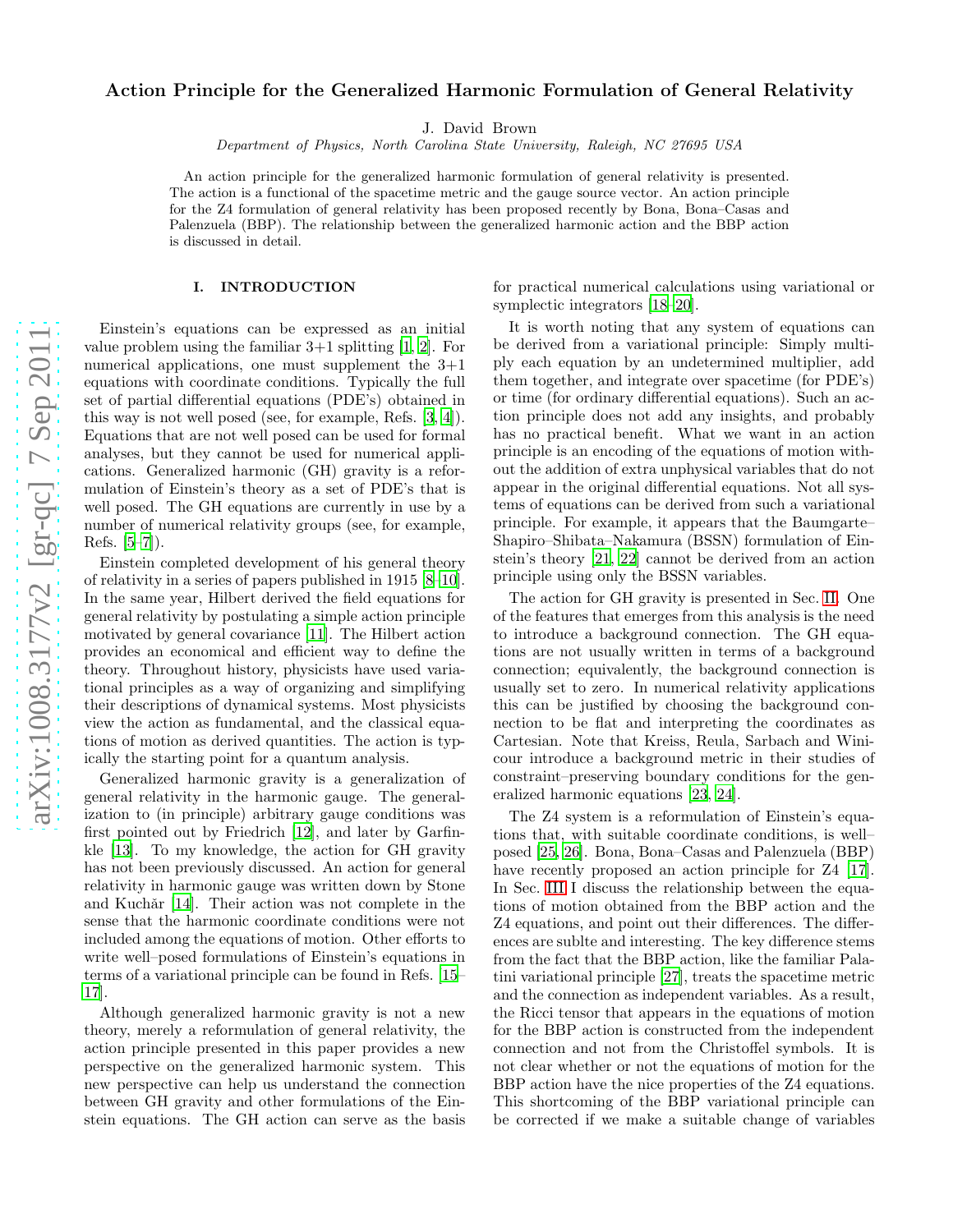and eliminate the connection as an independent variable. The result is the GH action.

In the Appendix I discuss the inverse problem of the calculus of variations. This provides a complementary perspective to the conclusions reached in Sec. [III.](#page-3-0) In particular I argue that the equations of motion that follow from the BBP functional are not equivalent to the Z4 equations. A brief summary is contained in Sec. [IV.](#page-6-0)

# <span id="page-1-0"></span>II. ACTION FOR GH GRAVITY

Let  $g_{\mu\nu}$  denote the spacetime metric and  $\Gamma^{\alpha}{}_{\mu\nu}$  denote the metric–compatible connection (the Christoffel symbols). Let  $\tilde{\Gamma}^{\alpha}{}_{\mu\nu}$  denote a background connection that is torsion–free and therefore symmetric in its lower indices. We will use the shorthand notation

$$
\Delta\Gamma^{\alpha}{}_{\mu\nu} \equiv \Gamma^{\alpha}{}_{\mu\nu} - \tilde{\Gamma}^{\alpha}{}_{\mu\nu} \n= \frac{1}{2} g^{\alpha\beta} \left( \tilde{\nabla}_{\mu} g_{\nu\beta} + \tilde{\nabla}_{\nu} g_{\mu\beta} - \tilde{\nabla}_{\beta} g_{\mu\nu} \right) \quad (1)
$$

for the difference between these connections. The symbol  $\tilde{\nabla}_{\mu}$  denotes the covariant derivative built from  $\tilde{\Gamma}^{\sigma}{}_{\mu\nu}$ . Note that  $\Delta \Gamma^{\alpha}{}_{\mu\nu}$  is a type  $\begin{pmatrix} 1 \\ 2 \end{pmatrix}$  tensor. Throughout this paper indices are raised and lowered with the metric  $g_{\mu\nu}$ . Thus, for example,  $\Delta\Gamma_{\mu\beta}{}^{\beta} = g_{\mu\nu}g^{\alpha\beta}\Delta\Gamma^{\nu}{}_{\alpha\beta}$ .

The generalized harmonic constraints are defined by

<span id="page-1-2"></span>
$$
\mathcal{C}_{\mu} \equiv H_{\mu} + \Delta \Gamma_{\mu\beta}{}^{\beta} \;, \tag{2}
$$

where  $H_{\mu}$  is the gauge source vector. The action for generalized harmonic gravity is the following functional of  $g_{\mu\nu}$  and  $H_{\mu}$ :<sup>[1](#page-1-1)</sup>

<span id="page-1-3"></span>
$$
S[g_{\mu\nu}, H_{\mu}] = \int d^4x \sqrt{-g}g^{\mu\nu} \left[ R_{\mu\nu} - \frac{1}{2} \mathcal{C}_{\mu} \mathcal{C}_{\nu} \right] . \tag{3}
$$

<span id="page-1-4"></span>Here,  $R_{\mu\nu}$  is the Ricci tensor built from  $\Gamma^{\alpha}{}_{\mu\nu}$ . Also, units have been chosen so that  $16\pi G = 1$ , where G is Newton's constant.

 $\delta S$ 

Before continuing, let me comment on the presence of the background connection. Since the Lagrangian must be a scalar density, then  $\mathcal{C}_{\mu}$  must be a covector. If we omit  $\tilde{\Gamma}^{\sigma}{}_{\mu\nu}$  from the definition [\(2\)](#page-1-2), then  $H_{\mu}$  must transform in such a way that  $H_{\mu} + g_{\mu\nu}g^{\alpha\beta}\Gamma^{\nu}{}_{\alpha\beta}$  is a covector. Recall that under a change of spacetime coordinates, the transformation rule for the Christoffel symbols  $\Gamma^{\nu}{}_{\alpha\beta}$ includes an inhomogeneous term. This inhomogeneous term, which is multiplied by  $g_{\mu\nu}g^{\alpha\beta}$ , must be canceled by a corresponding term from  $H_{\mu}$ . It follows that the transformation rule for  $H_{\mu}$  must include an inhomogeneous term that depends on the metric. It is not possible for the transformation of  $H_{\mu}$  to depend on the metric unless  $H_{\mu}$  itself depends on the metric. However, for the moment, we would like to treat the metric  $g_{\mu\nu}$  and the gauge source  $H_{\mu}$  as independent variables in the action principle. For this reason, the background connection is needed to compensate for the inhomogeneity in the transformation rule for  $\Gamma^{\alpha}{}_{\mu\nu}$ .

With the background connection included in the definition of the constraints  $\mathcal{C}_{\mu}$ , the gauge source  $H_{\mu}$  is a covector. Although it is not logically *necessary* for  $H_u$ to transform as a covector, as long as we are willing to give it a suitable dependence on  $g_{\mu\nu}$ , it is at least con*venient* for  $H_{\mu}$  to transform as a covector. For example, we might find that a certain source  $H_{\mu}$  works well for numerical simulations of black holes with a code that uses a Cartesian coordinate grid. Perhaps we would like to reproduce these results with a code that uses a spherical coordinate grid. If  $H<sub>\mu</sub>$  is a covector, we can easily determine the correct form for the gauge source in spherical coordinates.

Also observe that for most practical numerical applications, it would be natural to choose  $\tilde{\Gamma}^{\sigma}{}_{\mu\nu}$  to be the flat connection. In this case the background connection components  $\tilde{\Gamma}^{\sigma}{}_{\mu\nu}$  would be zero in Cartesian coordinates, but nonzero in spherical coordinates.

Now consider the variation of the action [\(3\)](#page-1-3). The functional derivatives of  $S[g_{\mu\nu}, H_{\mu}]$  are

$$
(4a)
$$

$$
\frac{\delta S}{\delta H_{\mu}} = -\sqrt{-g} \mathcal{C}^{\mu} , \qquad (4a)
$$
\n
$$
\frac{\delta S}{\delta g_{\mu\nu}} = -\sqrt{-g} \left[ G^{\mu\nu} - \nabla^{(\mu} \mathcal{C}^{\nu)} + \mathcal{C}^{(\mu} \Delta \Gamma^{\nu)\beta}{}_{\beta} - \mathcal{C}^{\sigma} \Delta \Gamma_{\sigma}^{\mu\nu} - \frac{1}{2} \mathcal{C}^{\mu} \mathcal{C}^{\nu} + \frac{1}{2} g^{\mu\nu} \nabla_{\sigma} \mathcal{C}^{\sigma} + \frac{1}{4} g^{\mu\nu} \mathcal{C}_{\sigma} \mathcal{C}^{\sigma} \right] , \qquad (4b)
$$

where  $G^{\mu\nu} \equiv R^{\mu\nu} - Rg^{\mu\nu}/2$  is the Einstein tensor. Parentheses around indices denote symmetrization. Note that  $\nabla_{\mu}$  is the covariant derivative built from the Christof-

fel symbols  $\Gamma^{\alpha}{}_{\mu\nu}$ . It is related to the background covariant derivative by  $\nabla_{\mu}V_{\nu} = \tilde{\nabla}_{\mu}V_{\nu} - \Delta \Gamma^{\sigma}{}_{\mu\nu}V_{\sigma}$ , which holds for any covector  $V_\mu$ . The vacuum Einstein equations are obtained by setting the functional derivatives [\(4\)](#page-1-4) to zero. Equation [\(4a](#page-1-4)) tells us that  $\mathcal{C}^{\mu} = 0$ ; hence  $\mathcal{C}^{\mu}$  are constraints for the generalized harmonic system. With  $\mathcal{C}^{\mu} = 0$ , Eq. [\(4b](#page-1-4)) reduces to the vacuum Einstein equations  $G^{\mu\nu} = 0$ . Matter fields can be included in a

<span id="page-1-1"></span><sup>&</sup>lt;sup>1</sup> The background connection  $\tilde{\Gamma}^{\sigma}{}_{\mu\nu}$  appears in the action as an external field and is not varied.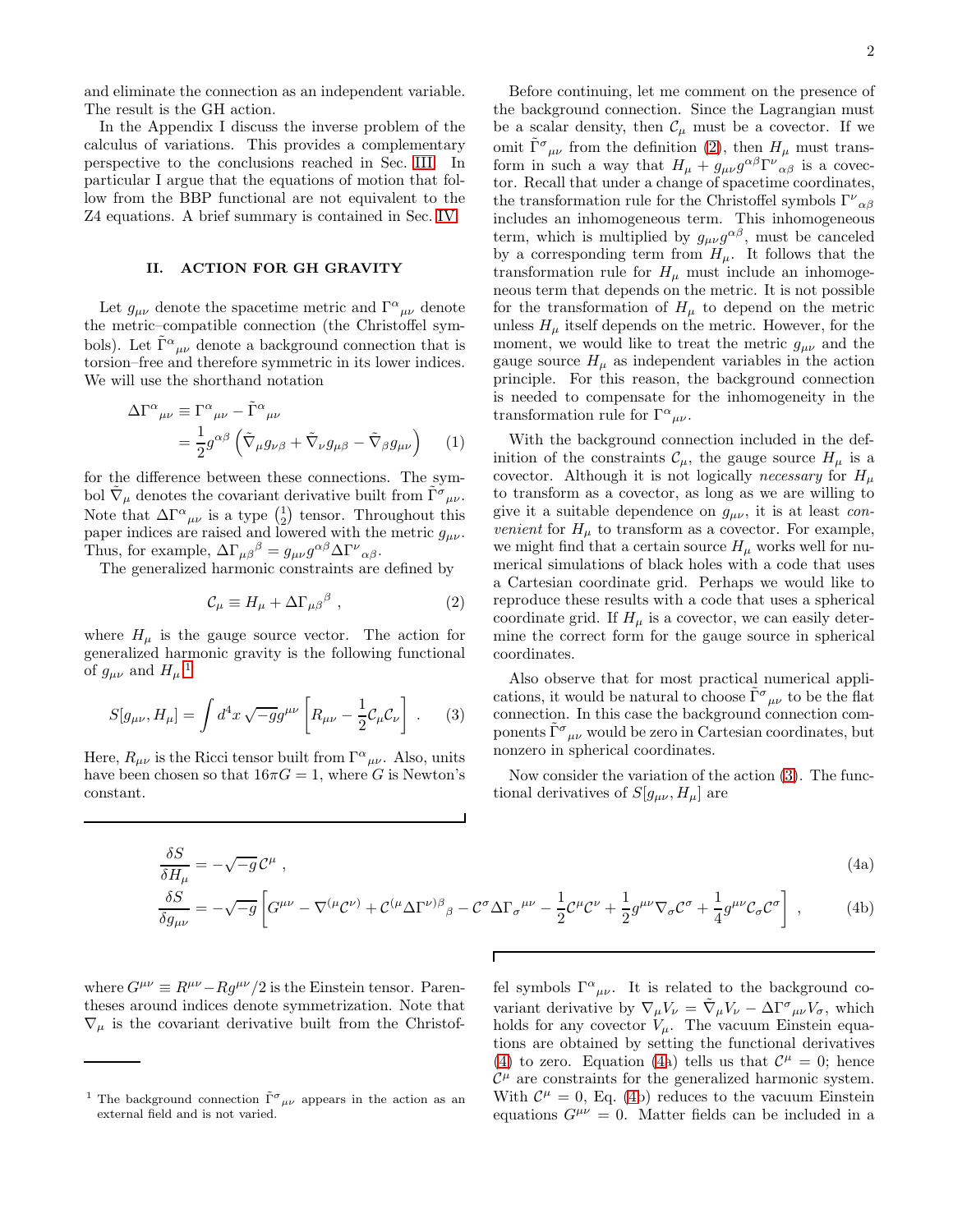straightforward way.

A convenient form of the equations of motion is obtained by choosing  $\sqrt{-g}g^{\mu\nu}$  and  $-\sqrt{-g}H^{\mu}$  as independent variables in the variational principle, rather than  $g_{\mu\nu}$  and  $H_{\mu}$ . This leads to the vacuum equations

$$
0 = \frac{\delta S}{\delta(-\sqrt{-g}H^{\mu})} = C_{\mu} , \qquad (5a)
$$

$$
0 = \frac{\delta S}{\delta(\sqrt{-g}g^{\mu\nu})} = R_{\mu\nu} - \tilde{\nabla}_{(\mu}C_{\nu)} + \frac{1}{2}C_{\mu}C_{\nu} .
$$
 (5b)

Note that the generalized harmonic equation are usually written in the form  $R_{\mu\nu} - \nabla_{(\mu} C_{\nu)} = 0$ . Neither Eq. [\(4b](#page-1-4)) nor Eq. [\(5b](#page-2-0)) is identical to the usual equation. The differences are terms proportional to the constraints  $\mathcal{C}_{\mu}$ . These terms depend on the choice of independent variables and are not particularly important. As we will see, the presence or absence of these terms does not affect the properties that makes the generalized harmonic equations useful.

<span id="page-2-0"></span>The equations of motion [\(4\)](#page-1-4) are equivalent to Einstein's equations. Of course, this assumes that each equation holds for all time. In particular, the constraints  $\mathcal{C}_{\mu} = 0$  must hold for all time. We would like to reinterpret these equations as an initial value problem. For this purpose we follow the analysis of Lindblom, Scheel, Kidder, Owen and Rinne [\[6\]](#page-7-23), and derive two key results from Eq. [\(4b](#page-1-4)). Let  $n_{\mu}$  denote the unit normal to a foliation of spacetime by spacelike hypersurfaces, and let  $h_{\mu\nu} = g_{\mu\nu} + n_{\mu}n_{\nu}$  denote the metric induced on these hypersurfaces. The first result is obtained by contracting Eq. [\(4b](#page-1-4)) with  $n_{\nu}$ , which yields

<span id="page-2-1"></span>
$$
G^{\mu\nu}n_{\nu} - \frac{1}{2}n^{\sigma}\nabla_{\sigma}\mathcal{C}^{\mu} = \frac{1}{2}(h^{\mu\sigma}n_{\rho} - h^{\sigma}_{\rho}n^{\mu})\nabla_{\sigma}\mathcal{C}^{\rho} - n_{\nu}\left[\mathcal{C}^{(\mu}\Delta\Gamma^{\nu)\beta}{}_{\beta} - \mathcal{C}^{\sigma}\Delta\Gamma_{\sigma}^{\mu\nu} - \frac{1}{2}\mathcal{C}^{\mu}\mathcal{C}^{\nu} + \frac{1}{4}g^{\mu\nu}\mathcal{C}_{\sigma}\mathcal{C}^{\sigma}\right] \ . \tag{6}
$$

The second result is obtained by letting the covariant derivative  $\nabla_{\nu}$  act on Eq. [\(4b](#page-1-4)) and using the Ricci identity. This gives

 $\overline{\Gamma}$ 

<span id="page-2-3"></span>
$$
\nabla^{\sigma}\nabla_{\sigma}\mathcal{C}^{\mu} = -R^{\mu}_{\sigma}\mathcal{C}^{\sigma} + 2\nabla_{\nu}\left[\mathcal{C}^{(\mu}\Delta\Gamma^{\nu)\beta}{}_{\beta} - \mathcal{C}^{\sigma}\Delta\Gamma_{\sigma}^{\mu\nu} - \frac{1}{2}\mathcal{C}^{\mu}\mathcal{C}^{\nu} + \frac{1}{4}g^{\mu\nu}\mathcal{C}_{\sigma}\mathcal{C}^{\sigma}\right] \,,\tag{7}
$$

where the term  $\nabla_{\nu}G^{\mu\nu}$  has been set to zero by the contracted Bianchi identity.

The first term on the left–hand side of Eq. [\(6\)](#page-2-1) is the Hamiltonian and momentum constraints, which we denote  $\mathcal{M}^{\mu} \equiv G^{\mu\nu} n_{\nu}$ . The second term on the left–hand side is proportional to  $n^{\sigma} \nabla_{\sigma} C^{\mu} = (\partial_t C^{\mu} - \beta^i \partial_i C^{\mu})/\alpha +$  $n^{\sigma} \Gamma^{\mu}{}_{\sigma\nu} C^{\nu}$ . Each of the terms on the right–hand side of Eq. [\(6\)](#page-2-1) is proportional to the constraints  $\mathcal{C}^{\mu}$  or their spatial derivatives. It follows that Eq. [\(6\)](#page-2-1) has the form

<span id="page-2-2"></span>
$$
\mathcal{M}^{\mu} - \frac{1}{2\alpha} \partial_t \mathcal{C}^{\mu} = \{ \text{terms } \sim \mathcal{C}, \, \partial_i \mathcal{C} \}, \qquad (8)
$$

where  $\partial_i C$  denotes spatial derivatives of  $C^{\mu}$ .

Now consider the initial value problem. Equation [\(8\)](#page-2-2) tells us that if  $C^{\mu}$  and  $\mathcal{M}^{\mu}$  vanish initially, then  $\partial_t C^{\mu}$  van-ishes initially. Then Eq. [\(7\)](#page-2-3) implies that  $\mathcal{C}^{\mu}$  will remain zero throughout the evolution defined by Eq. [\(4b](#page-1-4)). In turn, Eq. [\(8\)](#page-2-2) tells us that  $\mathcal{M}^{\mu}$  will remain zero throughout the evolution. The same conclusion can be reached by splitting the derivatives in Eq. [\(7\)](#page-2-3) into space and time. Together with Eq. [\(8\)](#page-2-2) one finds the results

$$
\partial_t C^{\mu} = \{ \text{terms } \sim \mathcal{M}, \, \mathcal{C}, \, \partial_i \mathcal{C} \}, \tag{9a}
$$

$$
\partial_t \mathcal{M}^\mu = \{ \text{terms } \sim \mathcal{M}, \, \partial_i \mathcal{M}, \, \mathcal{C}, \, \partial_i \mathcal{C}, \, \partial_i \partial_j \mathcal{C} \} \ . \tag{9b}
$$

These equations are consequences of Eq. [\(4b](#page-1-4)) alone. Therefore, if the constraints  $\mathcal{C}^{\mu}$  and  $\mathcal{M}^{\mu}$  vanish initially, then the evolution equation [\(4b](#page-1-4)) will maintain the values  $\mathcal{C}^{\mu} = \mathcal{M}^{\mu} = 0$  throughout the evolution.

Observe that Eqs. [\(4b](#page-1-4)) and [\(5b](#page-2-0)) are not equivalent. If we take the trace reversed version of Eq. [\(5b](#page-2-0)) and raise its indices, the result differs from Eq. [\(4b](#page-1-4)) by terms that are linear and quadratic in the constraints  $\mathcal{C}_{\mu}$ . The difference does not depend on derivatives of the  $\mathcal{C}$ 's. As a result, the arguments that led to Eqs. [\(9\)](#page-2-4) hold for the evolution equation [\(5b](#page-2-0)) as well. In fact, we are free to drop any terms in Eqs. [\(4b](#page-1-4)) or [\(5b](#page-2-0)) that are linear or quadratic in the constraints.

The discussion above shows that the relations [\(9\)](#page-2-4) hold for any equation of the form

<span id="page-2-5"></span>
$$
R_{\mu\nu} - \tilde{\nabla}_{(\mu} C_{\nu)} = \{ \text{terms } \sim C \} . \tag{10}
$$

<span id="page-2-4"></span>The terms proportional to  $\mathcal{C}_{\mu}$  can include, for example, constraint damping terms. From the definition of the Ricci tensor we have

$$
R_{\mu\nu} = -\frac{1}{2}g^{\alpha\beta}\tilde{\nabla}_{\alpha}\tilde{\nabla}_{\beta}g_{\mu\nu} + \tilde{\nabla}_{(\mu}\Delta\Gamma_{\nu)\beta}{}^{\beta} - g^{\alpha\beta}\tilde{R}^{\sigma}{}_{\alpha\beta(\mu}g_{\nu)\sigma} + g^{\alpha\beta}\left[-\Delta\Gamma_{\sigma\alpha\beta}\Delta\Gamma^{\sigma}{}_{\mu\nu} + 2\Delta\Gamma^{\sigma}{}_{\alpha(\mu}\Delta\Gamma_{\nu)\beta\sigma} + \Delta\Gamma^{\sigma}{}_{\mu\alpha}\Delta\Gamma_{\sigma\nu\beta}\right] ,
$$
\n(11)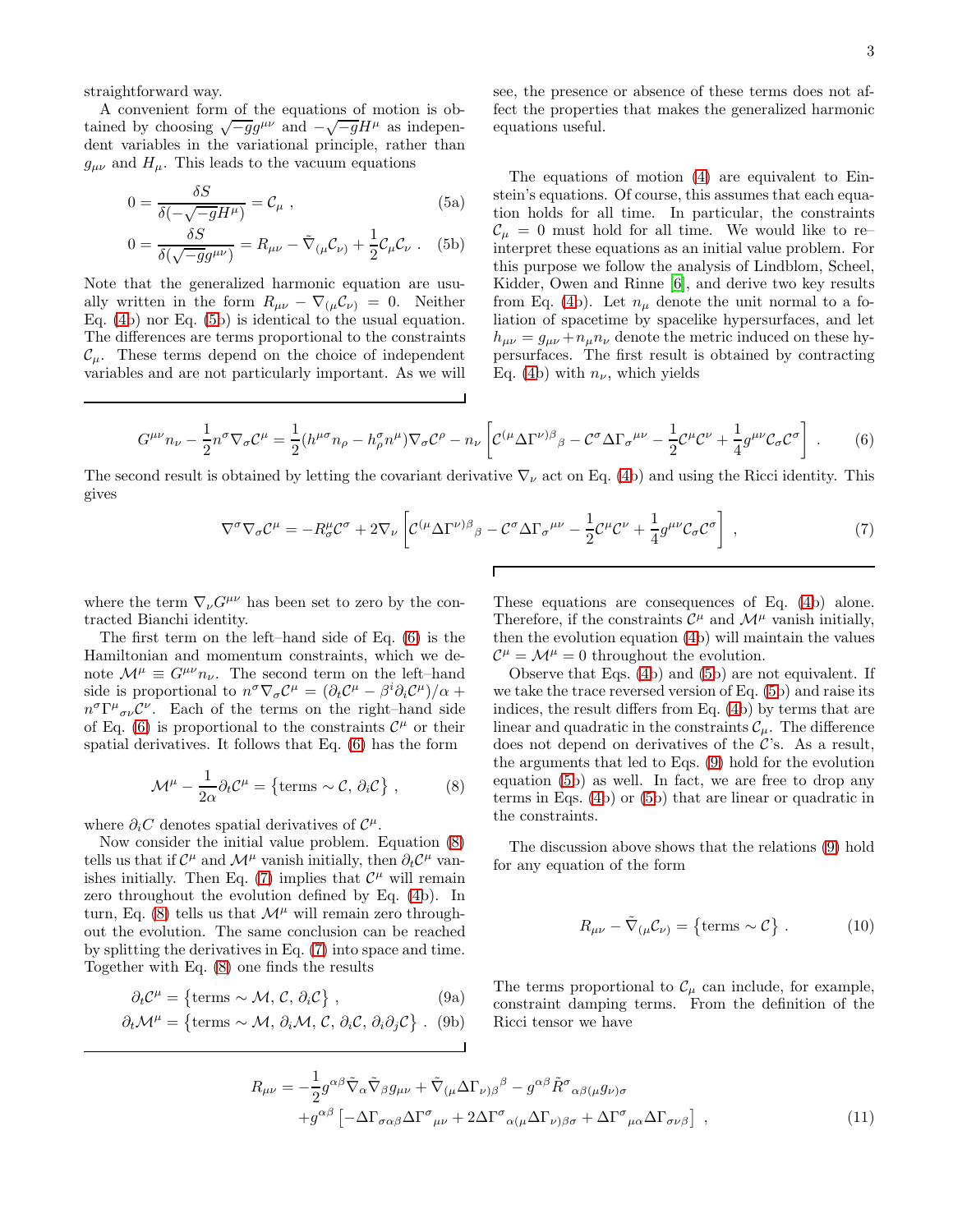where  $\tilde{R}^{\sigma}{}_{\alpha\beta\mu}$  is the Riemann tensor built from the background connection  $\tilde{\Gamma}^{\alpha}{}_{\mu\nu}$ . Then the evolution equation [\(10\)](#page-2-5) becomes

<span id="page-3-1"></span>
$$
g^{\alpha\beta}\tilde{\nabla}_{\alpha}\tilde{\nabla}_{\beta}g_{\mu\nu} = -2\tilde{\nabla}_{(\mu}H_{\nu)} - 2g^{\alpha\beta}\tilde{R}^{\sigma}_{\alpha\beta(\mu}g_{\nu)\sigma} + 2g^{\alpha\beta}\left[ -\Delta\Gamma_{\sigma\alpha\beta}\Delta\Gamma^{\sigma}_{\mu\nu} + 2\Delta\Gamma^{\sigma}_{\alpha(\mu}\Delta\Gamma_{\nu)\beta\sigma} + \Delta\Gamma^{\sigma}_{\mu\alpha}\Delta\Gamma_{\sigma\nu\beta}\right] + \{\text{terms } \sim \mathcal{C}\}.
$$
 (12)

Г

This is a wave equation for each component of the spacetime metric. The initial value problem for the GH system is described as follows: Specify initial data for  $g_{\mu\nu}$  and  $H_{\mu}$ that satisfies  $\mathcal{C}^{\mu} = \mathcal{M}^{\mu} = 0$ , then evolve the metric with the wave equation [\(12\)](#page-3-1). Observe that the gauge source vector  $H_{\mu}$  is freely specifiable, apart from the restriction  $\mathcal{C}_{\mu} = 0$  at the initial time.

### <span id="page-3-0"></span>III. BBP ACTION

The functional

<span id="page-3-8"></span>
$$
S[g_{\mu\nu}, Z_{\mu}, \bar{\Gamma}^{\sigma}{}_{\mu\nu}] = \int d^4x \sqrt{-g} g^{\mu\nu} \left[ \bar{R}_{\mu\nu} + 2 \bar{\nabla}_{\mu} Z_{\nu} \right] (13)
$$

was proposed by Bona, Bona–Casas and Palenzuela (BBP) in Ref. [\[17\]](#page-7-13) as an action principle for the Z4 formulation of general relativity. This action is a functional of the spacetime metric  $g_{\mu\nu}$ , a covariant vector  $Z_{\mu}$ , and a torsion–free connection  $\overline{\Gamma}^{\sigma}{}_{\mu\nu}$ . The covariant derivative  $\bar{\nabla}_{\mu}$  is built from this connection. Likewise the Ricci tensor that appears in the Lagrangian is defined by

<span id="page-3-9"></span>
$$
\bar{R}_{\mu\nu} = \partial_{\sigma} \bar{\Gamma}^{\sigma}{}_{\mu\nu} - \partial_{\nu} \bar{\Gamma}^{\sigma}{}_{\mu\sigma} + \bar{\Gamma}^{\rho}{}_{\mu\nu} \bar{\Gamma}^{\sigma}{}_{\rho\sigma} - \bar{\Gamma}^{\rho}{}_{\mu\sigma} \bar{\Gamma}^{\sigma}{}_{\nu\rho} . (14)
$$

(This definition differs slightly from that of Ref. [\[17\]](#page-7-13). As defined here,  $\bar{R}_{\mu\nu}$  is not necessarily symmetric.) We will frequently use the abbreviation

<span id="page-3-10"></span>
$$
\Omega^{\sigma}{}_{\mu\nu} \equiv \bar{\Gamma}^{\sigma}{}_{\mu\nu} - \Gamma^{\sigma}{}_{\mu\nu} , \qquad (15)
$$

for the difference between the connection  $\bar{\Gamma}^{\sigma}{}_{\mu\nu}$  and the Christoffel symbols  $\Gamma^{\sigma}{}_{\mu\nu}$ . Note that indices are raised and lowered with  $g_{\mu\nu}$  and its inverse. Thus, for example,  $\bar{\Gamma}_{\sigma\mu\nu} \equiv g_{\sigma\rho} \bar{\Gamma}^{\rho}{}_{\mu\nu}.$ 

Variation of the BBP action yields the vacuum equations

<span id="page-3-2"></span>
$$
0 = \frac{\delta S}{\delta(\sqrt{-g}g^{\mu\nu})} = \bar{R}_{(\mu\nu)} + 2\bar{\nabla}_{(\mu}Z_{\nu)}, \qquad (16a)
$$

$$
0 = \frac{1}{\sqrt{-g}} \frac{\delta S}{\delta Z_{\mu}} = -2\Omega^{\mu\sigma}{}_{\sigma} , \qquad (16b)
$$

$$
0 = \frac{1}{\sqrt{-g}} \frac{\delta S}{\delta \bar{\Gamma}^{\sigma}{}_{\mu\nu}} = \Omega^{\rho}{}_{\rho\sigma} g^{\mu\nu} - 2\Omega^{(\mu\nu)}{}_{\sigma} + \delta^{\mu}_{\sigma} \Omega^{\nu)\rho}{}_{\rho} - 2Z_{\sigma} g^{\mu\nu} . \quad (16c)
$$

For convenience, we have chosen the independent variables to be  $\sqrt{-g}g^{\mu\nu}$ ,  $Z_{\mu}$ , and  $\bar{\Gamma}^{\sigma}{}_{\mu\nu}$ . It is straightforward to include matter fields.

Equations [\(16\)](#page-3-2), which follow from the BBP action, are equivalent to Einstein's general relativity. To show this,

we first solve Eq. [\(16c](#page-3-2)) for  $\bar{\Gamma}^{\sigma}{}_{\mu\nu}$ . This equation can be rearranged to give

<span id="page-3-3"></span>
$$
2g^{\mu\nu}Z_{\sigma} = \Omega^{\rho}{}_{\rho\sigma}g^{\mu\nu} - 2\Omega^{(\mu\nu)}{}_{\sigma} + \delta^{(\mu}_{\sigma}\Omega^{\nu)\rho}{}_{\rho} \ . \tag{17}
$$

By setting  $\nu = \sigma$  we obtain

$$
\Omega^{\mu\rho}{}_{\rho} = \frac{4}{3}Z^{\mu} \;, \tag{18}
$$

where the spacetime dimension is assumed to be 4. Now take the trace over the indices  $\mu$  and  $\nu$  in Eq. [\(17\)](#page-3-3) to yield

<span id="page-3-4"></span>
$$
\Omega^{\rho}{}_{\rho\mu} = \frac{10}{3} Z_{\mu} . \tag{19}
$$

Putting the results [\(17](#page-3-3)[–19\)](#page-3-4) together gives

<span id="page-3-5"></span>
$$
\Omega_{\mu\nu\sigma} + \Omega_{\nu\mu\sigma} = \frac{4}{3} \left( Z_{\sigma} g_{\mu\nu} + Z_{(\mu} g_{\nu)\sigma} \right) . \tag{20}
$$

Now write down two more copies of this equation with index replacements  $\mu \to \nu$ ,  $\nu \to \sigma$ ,  $\sigma \to \mu$  in the first copy and  $\mu \to \sigma$ ,  $\nu \to \mu$ ,  $\sigma \to \nu$  in the second. Add the second copy to Eq. [\(20\)](#page-3-5), then subtract the first copy. This yields

<span id="page-3-6"></span>
$$
\Omega^{\sigma}{}_{\mu\nu} = \frac{4}{3} \delta^{\sigma}_{(\mu} Z_{\nu)} \tag{21}
$$

for the solution of Eq. [\(16c](#page-3-2)).

The vacuum equation of motion [\(16b](#page-3-2)) implies

$$
\Omega^{\mu\rho}{}_{\rho} = 0 \tag{22}
$$

With the result  $(21)$  we see that Eqs.  $(16b)$  and  $(16c)$ , together, have the solution

<span id="page-3-7"></span>
$$
Z_{\mu} = 0 \tag{23a}
$$

$$
\Omega^{\sigma}{}_{\mu\nu} = 0 \tag{23b}
$$

The second of these equations tells us that the connection  $\bar{\Gamma}^{\sigma}{}_{\mu\nu}$  is equal to the Christoffel symbols. The results [\(23\)](#page-3-7) show that the equation of motion [\(16a](#page-3-2)) is equivalent to the vacuum Einstein equations,  $R_{\mu\nu} = 0$ .

The Z4 equations are usually written as  $R_{\mu\nu}$  +  $2\nabla_{(\mu}Z_{\nu)}=0$  and  $Z_{\mu}=0$ . The equation  $R_{\mu\nu}+2\nabla_{(\mu}Z_{\nu)}=0$ 0 has the same key properties as Eq. [\(4b](#page-1-4)) or [\(5b](#page-2-0)) for the GH system. By the same analysis that led to Eqs. [\(9\)](#page-2-4), one can show that the equation  $R_{\mu\nu} + 2\nabla_{(\mu}Z_{\nu)} = 0$  implies

$$
\partial_t Z^{\mu} = \left\{ \text{terms} \sim \mathcal{M}, Z, \partial_i Z \right\},\tag{24a}
$$

$$
\partial_t \mathcal{M}^\mu = \{ \text{terms } \sim \mathcal{M}, \, \partial_i \mathcal{M}, \, Z, \, \partial_i Z, \, \partial_i \partial_j Z \} \tag{24b}
$$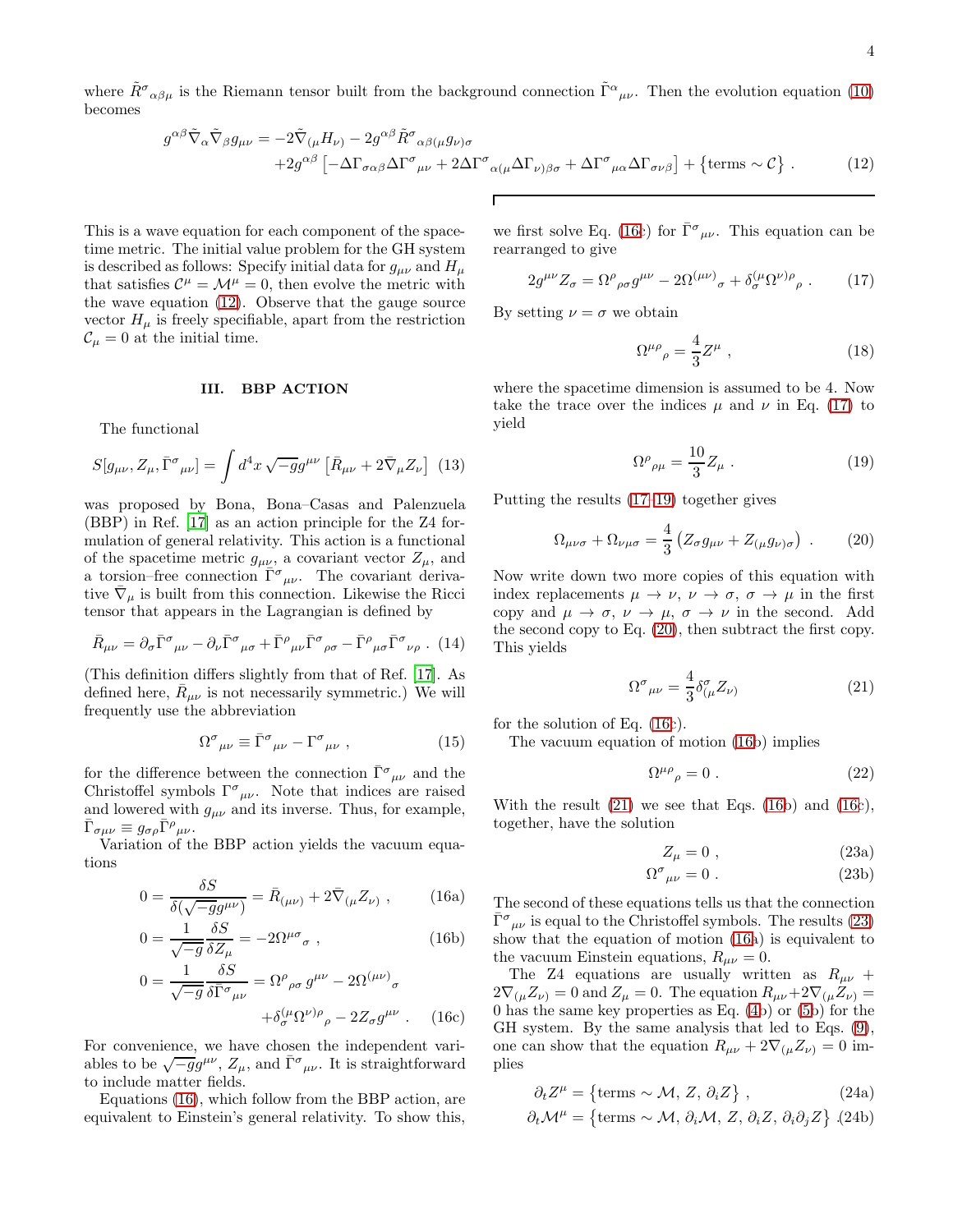Thus, if  $Z_{\mu} = 0$  and  $\mathcal{M}_{\mu} = 0$  initially, then  $Z_{\mu}$  and  $\mathcal{M}_{\mu}$  will remain zero throughout the evolution defined by  $R_{\mu\nu} + 2\nabla_{(\mu}Z_{\nu)} = 0.$ 

Unfortunately, the equation [\(16a](#page-3-2)) that comes from the BBP action does not appear to have this property, for two reasons. First, the trace–reversed Ricci tensor  $\bar{G}_{\mu\nu} \equiv \bar{R}_{\mu\nu} - g_{\mu\nu} \bar{R}_{\alpha\beta} g^{\alpha\beta}/2$ , built with the connection  $\overline{\Gamma}^{\sigma}{}_{\mu\nu}$ , does not satisfy the contracted Bianchi identities. Second, the Hamiltonian and momentum constraints are not equivalent to the normal projections of  $\bar{G}_{\mu\nu}$ . The argument showing that  $Z_{\mu}$  and  $\mathcal{M}_{\mu}$  will remain zero, assuming they are zero initially, does not obviously hold for the equation  $\bar{R}_{(\mu\nu)} + 2\bar{\nabla}_{(\mu}Z_{\nu)} = 0.$ 

Since Eqs. [\(16b](#page-3-2)) and [\(16c](#page-3-2)), together, imply  $\bar{\Gamma}^{\sigma}{}_{\mu\nu} =$  $\Gamma^{\sigma}{}_{\mu\nu}$  and  $Z_{\mu} = 0$ , we are free to replace the connection  $\bar{\Gamma}^{\sigma}{}_{\mu\nu}$  with the Christoffel symbols  $\Gamma^{\sigma}{}_{\mu\nu}$  when solving the equations of motion. It follows that Eqs. [\(16\)](#page-3-2) are equivalent to the system

<span id="page-4-0"></span>
$$
0 = R_{\mu\nu} + 2\nabla_{(\mu} Z_{\nu)} , \qquad (25a)
$$

$$
0 = -2Z_{\sigma}g^{\mu\nu} \t{,} \t(25b)
$$

obtained by setting  $\bar{\Gamma}^{\sigma}{}_{\mu\nu} = \Gamma^{\sigma}{}_{\mu\nu}$  in Eqs. [\(16a](#page-3-2)) and [\(16c](#page-3-2)). These are the Z4 equations. However, these equations do not appear to coincide with the extrema of any action functional. In other words, there is no functional (to my knowledge) whose functional derivatives are linear combinations of  $R_{\mu\nu}+2\nabla_{(\mu}Z_{\nu)}$  and  $-2Z_{\sigma}g^{\mu\nu}$ . This point is discussed more thoroughly in the Appendix.

Note in particular that the functional obtained by setting  $\bar{\Gamma}^{\sigma}{}_{\mu\nu} = \Gamma^{\sigma}{}_{\mu\nu}$  in the BBP action [\(13\)](#page-3-8) does not yield Eqs. [\(25\)](#page-4-0) for its extrema. This is an example of a general rule: One cannot always reduce an action principle by using results from the equations of motion. Consider an action  $S[u, v]$  that is a functional of two sets of variables,  $u^i$  and  $v^a$ . If the equations of motion  $\delta S/\delta u^i = 0$ can be solved for the variables  $u^i$  as functions of  $v^a$ , then it is indeed permissible to use the solutions  $u^i = u^i(v)$ to eliminate  $u^i$  from the action. On the other hand, one or more of the equations  $\delta S/\delta u^i = 0$  might yield, for example,  $v^1$  as a function of the other v's and the u's. It is *not* permissible to use this result to eliminate  $v^1$  from

the action.

In light of these remarks, consider the BBP action [\(13\)](#page-3-8) and the equations of motion [\(16\)](#page-3-2). As the result [\(21\)](#page-3-6) shows, the equation [\(16c](#page-3-2)) has the solution

$$
\bar{\Gamma}^{\sigma}{}_{\mu\nu} = \Gamma^{\sigma}{}_{\mu\nu} + \frac{4}{3} \delta^{\sigma}_{(\mu} Z_{\nu)} . \qquad (26)
$$

In this case we have solved the equation  $\delta S/\delta \bar{\Gamma}^{\sigma}{}_{\mu\nu} = 0$  for  $\bar{\Gamma}^{\sigma}{}_{\mu\nu}$  and we are allowed to use this solution to simplify the action. The result is

<span id="page-4-3"></span>
$$
S[g_{\mu\nu}, Z_{\mu}] = \int d^4x \sqrt{-g}g^{\mu\nu} \left[ R_{\mu\nu} - \frac{4}{3} Z_{\mu} Z_{\nu} \right] , \quad (27)
$$

and the equations of motion become

<span id="page-4-4"></span>
$$
0 = \frac{\delta S}{\delta(\sqrt{-g}g^{\mu\nu})} = R_{\mu\nu} - \frac{4}{3}Z_{\mu}Z_{\nu} , \qquad (28a)
$$

$$
0 = \frac{1}{\sqrt{-g}} \frac{\delta S}{\delta Z_{\mu}} = -\frac{8}{3} Z^{\mu} . \tag{28b}
$$

These equations are physically correct—they are equivalent to vacuum general relativity. They do not, however, have the form of the usual Z4 equations.

Another option is to solve the equations of motion [\(16b](#page-3-2)) and [\(16c](#page-3-2)), together, for  $\overline{\Gamma}^{\sigma}{}_{\mu\nu}$  and  $Z_{\mu}$ . The solution is listed in Eqs. [\(23\)](#page-3-7). If we use these results to eliminate  $\bar{\Gamma}^{\sigma}{}_{\mu\nu}$  and  $Z_{\mu}$  from the action we are left with the Hilbert action. The equations of motion are the vacuum Einstein equations which are, of course, physically correct. However, they are not the usual Z4 equations.

The equation of motion [\(16c](#page-3-2)), by itself, does not imply  $\bar{\Gamma}^{\sigma}{}_{\mu\nu} = \Gamma^{\sigma}{}_{\mu\nu}$  due to the presence of the fields  $Z_{\mu}$ . We can try to eliminate  $Z_{\mu}$  from the functional derivative  $\delta S/\delta \bar{\Gamma}^{\sigma}{}_{\mu\nu}$  by changing the independent variables in the action principle. Since a change of independent variables will merely mix the equations of motion, it will not be possible to eliminate  $Z_{\mu}$  from  $\delta S/\delta \bar{\Gamma}^{\sigma}{}_{\mu\nu}$  unless  $Z_{\mu}$  appears undifferentiated in one of the other equations of motion. With a simple modification of the action, the fields  $Z_{\mu}$  will appear in the functional derivatives  $\delta S/\delta Z_{\mu}$ . Thus, let

<span id="page-4-2"></span>
$$
S[g_{\mu\nu}, Z_{\mu}, \bar{\Gamma}^{\sigma}{}_{\mu\nu}] = \int d^4x \sqrt{-g}g^{\mu\nu} \left[ \bar{R}_{\mu\nu} + 2\bar{\nabla}_{\mu}Z_{\nu} + \lambda Z_{\mu}Z_{\nu} \right] , \qquad (29)
$$

so that the equations of motion become

<span id="page-4-1"></span>
$$
0 = \frac{\delta S}{\delta(\sqrt{-g}g^{\mu\nu})} = \bar{R}_{(\mu\nu)} + 2\bar{\nabla}_{(\mu}Z_{\nu)} + \lambda Z_{\mu}Z_{\nu} , \qquad (30a)
$$

$$
0 = \frac{1}{\sqrt{-g}} \frac{\delta S}{\delta Z_{\mu}} = -2\Omega^{\mu\sigma}{}_{\sigma} + 2\lambda Z^{\mu} \,, \tag{30b}
$$

$$
0 = \frac{1}{\sqrt{-g}} \frac{\delta S}{\delta \bar{\Gamma}^{\sigma}{}_{\mu\nu}} = \Omega^{\rho}{}_{\rho\sigma} g^{\mu\nu} - 2\Omega^{(\mu\nu)}{}_{\sigma} + \delta^{(\mu}_{\sigma} \Omega^{\nu)\rho}{}_{\rho} - 2Z_{\sigma} g^{\mu\nu} . \tag{30c}
$$

Here,  $\lambda$  is a constant parameter. We can now look for a change of independent vari-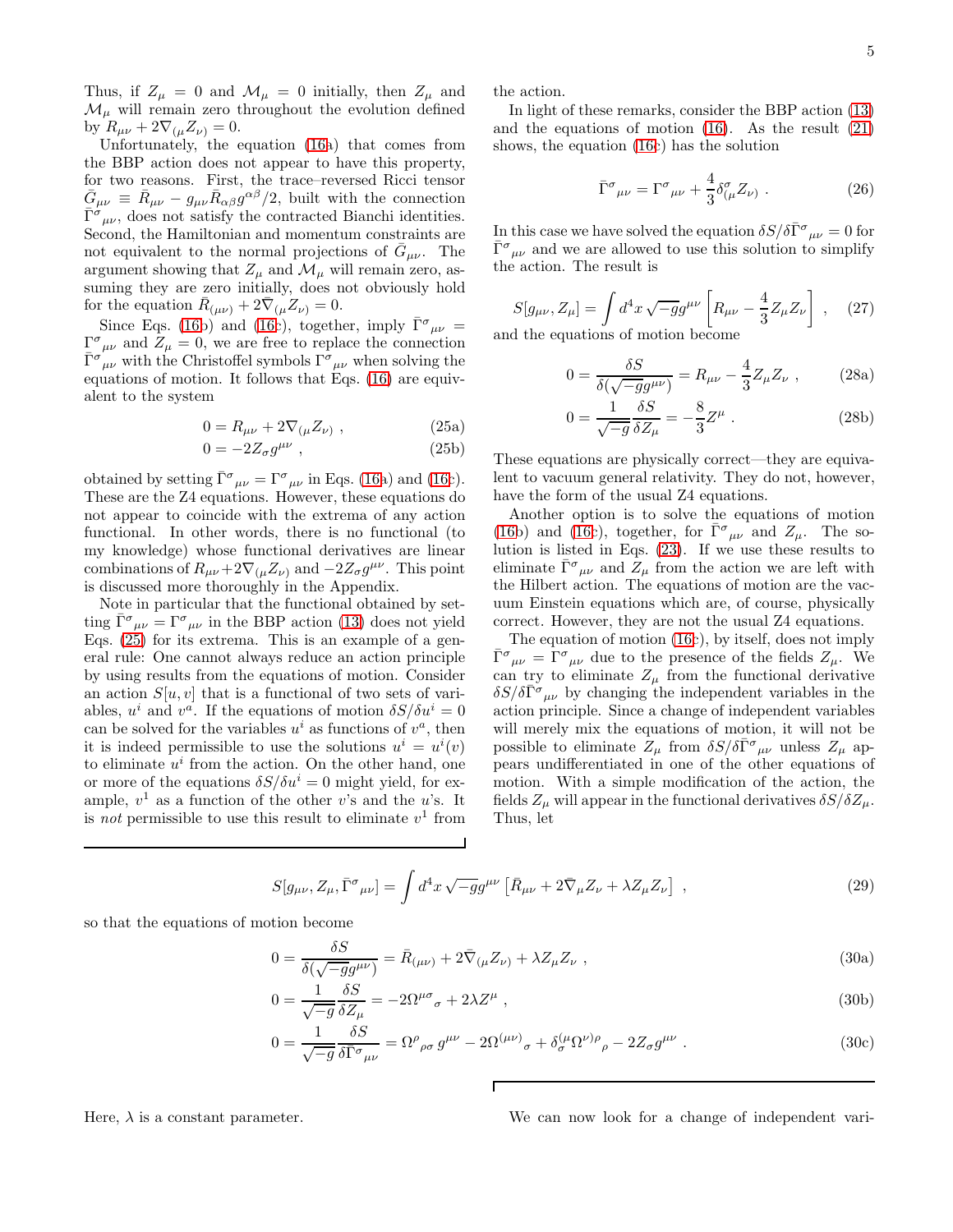ables that will mix the equation of motion [\(30b](#page-4-1)) with [\(30c](#page-4-1)), and in the process eliminate  $Z_{\mu}$  from the functional derivatives  $\delta S/\delta \bar{\Gamma}^{\sigma}{}_{\mu\nu}$ . This is accomplished by replacing  $Z_{\mu}$  with a combination of  $\bar{\Gamma}^{\sigma}{}_{\mu\nu}$  and a new independent variable, a covariant vector that we call  $H_u$ . For example, we can replace  $Z_{\mu}$  with the linear combination

<span id="page-5-0"></span>
$$
Z_{\mu} = \frac{1}{\lambda} \left( H_{\mu} + \Omega_{\mu}{}^{\beta}{}_{\beta} \right) \tag{31}
$$

<span id="page-5-1"></span>in the action [\(29\)](#page-4-2). The resulting equations of motion are

$$
0 = \frac{\delta S}{\delta(\sqrt{-g}g^{\mu\nu})} = \bar{R}_{(\mu\nu)} + \lambda Z_{\mu}Z_{\nu} + \{\text{terms } \sim \Omega^{\sigma}{}_{\alpha}(\beta\beta a)
$$
  

$$
0 = \frac{1}{\delta S} = \frac{2}{\Omega^{\mu\sigma}} + 2Z^{\mu}
$$
 (32b)

<span id="page-5-3"></span>
$$
0 = \frac{1}{\sqrt{-g}} \frac{\partial \omega}{\partial H_{\mu}} = -\frac{2}{\lambda} \Omega^{\mu \sigma}{}_{\sigma} + 2Z^{\mu} , \qquad (32b)
$$

$$
0 = \frac{1}{\sqrt{-g}} \frac{\delta S}{\delta \bar{\Gamma}^{\sigma}{}_{\mu \nu}} = \Omega^{\rho}{}_{\rho \sigma} g^{\mu \nu} - 2\Omega^{(\mu \nu)}{}_{\sigma}
$$

 $\overline{a}$ 

$$
+\,\delta_{\sigma}^{(\mu}\Omega^{\nu)\rho}_{\rho}-\frac{2}{\lambda}\Omega_{\sigma}^{\rho}_{\rho}\,g^{\mu\nu}\;, \qquad (32c)
$$

with  $Z_{\mu}$  given by Eq. [\(31\)](#page-5-0). Eq. [\(32c](#page-5-1)) has the desired property—its solution is  $\bar{\Gamma}^{\sigma}{}_{\mu\nu} = \Gamma^{\sigma}{}_{\mu\nu}$  (assuming  $\lambda \neq 4/3$ . However, Eq. [\(32a](#page-5-1)) no longer includes the term proportional to  $\nabla_{(\mu}Z_{\nu)}$  that characterizes the Z4 equation [\(25a](#page-4-0)). This is because the change of variables [\(31\)](#page-5-0) contains derivatives of the metric through the Christoffel symbols.

We can eliminate the Christoffel symbols  $\Gamma^{\sigma}{}_{\mu\nu}$  from the change of variables [\(31\)](#page-5-0) by replacing them with a background connection  $\tilde{\Gamma}^{\sigma}{}_{\mu\nu}$ . Therefore, let

<span id="page-5-2"></span>
$$
Z_{\mu} = \frac{1}{\lambda} \left( H_{\mu} + \bar{\Gamma}_{\mu}{}^{\beta}{}_{\beta} - \tilde{\Gamma}_{\mu}{}^{\beta}{}_{\beta} \right) \tag{33}
$$

in the action [\(29\)](#page-4-2). The equations of motion become

$$
0 = \frac{\delta S}{\delta(\sqrt{-g}g^{\mu\nu})} = \bar{R}_{(\mu\nu)} + 2\bar{\nabla}_{(\mu}Z_{\nu)} + \lambda Z_{\mu}Z_{\nu} + \{\text{terms } \sim (\Omega^{\rho\sigma}{}_{\sigma} - \lambda Z^{\rho})\},\tag{34a}
$$
  
\n
$$
0 = \frac{1}{\sqrt{-g}}\frac{\delta S}{\delta H} = -\frac{2}{\gamma}\Omega^{\mu\sigma}{}_{\sigma} + 2Z^{\mu}\,,\tag{34b}
$$

$$
= -\frac{2}{\lambda} \Omega^{\mu \sigma}{}_{\sigma} + 2Z^{\mu} \tag{34b}
$$

$$
0 = \frac{1}{\sqrt{-g}} \overline{\delta H_{\mu}} = -\overline{\lambda}^{\Omega^{P^*}\sigma} + 2Z^{\mu},
$$
\n
$$
0 = \frac{1}{\sqrt{-g}} \overline{\delta \overline{\Gamma}^{\sigma}}_{\mu\nu} = \Omega^{\rho}{}_{\rho\sigma} g^{\mu\nu} - 2\Omega^{(\mu\nu)}{}_{\sigma} + \delta^{(\mu}_{\sigma} \Omega^{\nu)\rho}{}_{\rho} - \frac{2}{\lambda} \Omega_{\sigma}{}^{\rho}{}_{\rho} g^{\mu\nu} ,
$$
\n(34c)

where  $Z_{\mu}$  is given by Eq. [\(33\)](#page-5-2). The solution of Eq. [\(34c](#page-5-3)) is  $\Omega^{\sigma}{}_{\mu\nu} = 0$  for  $\lambda \neq 4/3$ , and we are allowed to use  $\bar{\Gamma}^{\sigma}{}_{\mu\nu} = \Gamma^{\sigma}{}_{\mu\nu}$  in the action to eliminate  $\bar{\Gamma}^{\sigma}{}_{\mu\nu}$ . In the process, the definition [\(33\)](#page-5-2) becomes  $Z_{\mu} = C_{\mu}/\lambda$ , where  $\mathcal{C}_{\mu}$  is the generalized harmonic constraint [\(2\)](#page-1-2). The action becomes

<span id="page-5-4"></span>
$$
S[g_{\mu\nu}, H_{\mu}] = \int d^4x \sqrt{-g} g^{\mu\nu} \left[ R_{\mu\nu} + \frac{1}{\lambda} C_{\mu} C_{\nu} \right] , \quad (35)
$$

where the term proportional to  $\nabla_{\mu}Z_{\nu}$  has been integrated to the boundary and discarded. The equations of motion are

$$
0 = \frac{\delta S}{\delta(\sqrt{-g}g^{\mu\nu})} = R_{\mu\nu} + \frac{2}{\lambda}\nabla_{(\mu}C_{\nu)} + \frac{1}{\lambda}C_{\mu}C_{\nu}
$$

$$
+ \{\text{terms } \sim C^{\sigma}\}, \qquad (36a)
$$

$$
0 = \frac{1}{\sqrt{-g}} \frac{\delta S}{\delta H_{\mu}} = \frac{2}{\lambda} \mathcal{C}^{\mu} . \tag{36b}
$$

When  $\lambda = -2$  these are the GH equations and Eq. [\(35\)](#page-5-4) is the GH action.

The preceding analysis shows that we are naturally led to the GH action when we attempt to reformulate the BBP action without the connection  $\bar{\Gamma}^{\sigma}{}_{\mu\nu}$ . The GH action [\(3\)](#page-1-3) can be obtained directly from the BBP action [\(13\)](#page-3-8) by the change of variables

$$
Z_{\mu} = -\frac{1}{2}\mathcal{C}_{\mu} + \frac{1}{8}\Omega_{\mu}{}^{\rho}{}_{\rho} . \qquad (37)
$$

With this definition, the BBP action becomes

<span id="page-5-5"></span>
$$
S[g_{\mu\nu}, H_{\mu}, \bar{\Gamma}^{\sigma}{}_{\mu\nu}] = \int d^4x \sqrt{-g}g^{\mu\nu} \left[ \bar{R}_{\mu\nu} - \bar{\nabla}_{\mu}C_{\nu} + \frac{1}{4} \bar{\nabla}_{\mu}\Omega_{\nu}{}^{\rho}{}_{\rho} \right] . \tag{38}
$$

The equation of motion  $\delta S/\delta \bar{\Gamma}^{\sigma}{}_{\mu\nu} = 0$  has the solution

 $\bar{\Gamma}^c$ 

$$
\sigma_{\mu\nu} = \Gamma^{\sigma}{}_{\mu\nu} - \delta^{\sigma}{}_{(\mu} \mathcal{C}_{\nu)} . \qquad (39)
$$

Substituting this result into the action [\(38\)](#page-5-5) and discard-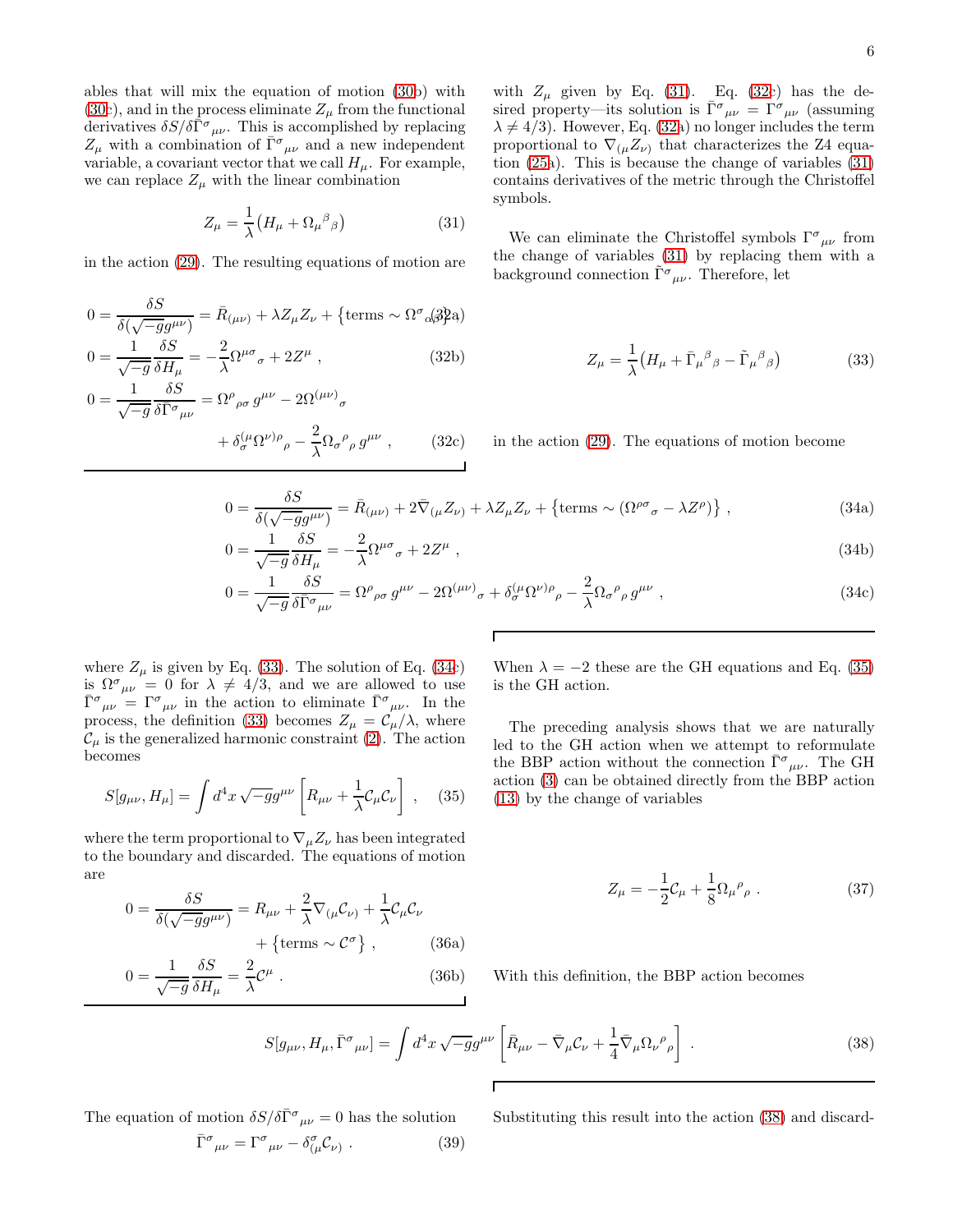ing a boundary term yields the GH action [\(3\)](#page-1-3).

# <span id="page-6-0"></span>IV. SUMMARY

The action for the generalized harmonic formulation of general relativity has the remarkably simple form displayed in Eq. [\(3\)](#page-1-3). This action can be used as the starting point for further developments, such as the Hamiltonian formulation of GH gravity. We can also use the action to develop variational and symplectic integration schemes. The BBP action presented in Ref. [\[17](#page-7-13)] is closely related to the GH action, but the equations of motion that follow from the BBP action are not obviously equivalent to the Z4 equations. After a change of variables, the independent connection  $\bar{\Gamma}^{\sigma}{}_{\mu\nu}$  can be eliminated from the BBP action, reducing it to the GH action.

# ACKNOWLEDGMENTS

This work was supported by NSF Grant PHY– 0758116. I would like to thank Lee Lindblom for insightful comments at the early stages of this work, and Meng Cao for valuable technical help. I would also like to thank Carlos Palenzuela for helpful comments.

# Appendix: The inverse problem of the calculus of variations

The problem of finding an action for the GH (or Z4) equations is an example of the inverse problem of the calculus of variations. This subject has a long history [\[28\]](#page-7-24). In its most basic form, the inverse problem of the calculus of variations can be stated as follows. Given a set of differential equations  $E^A(\phi, \partial \phi, \ldots) = 0$  for the variables  $\phi^A$ , does there exist a functional  $S[\phi]$  whose functional derivatives are  $E^A(\phi, \partial \phi, \ldots)$ ? If so, is the functional unique? The index A runs from 1 to N and  $\partial \phi$  represents the partial derivatives of the dependent variables  $\phi^A$  with respect to the independent variables. For ordinary differential equations, there is only one independent variable; for partial differential equations, there are two or more independent variables. The dots in  $E^A(\phi, \partial \phi, \ldots)$  represent higher order derivatives of  $\phi^A$ .

An acceptable action functional for the GH or Z4 equations does not need to reproduce the differential equations identically. It is acceptable if the functional derivatives of the action are a linear combination of  $E^A$ . This formulation of the inverse problem of the calculus of variations is often referred to as the variational multiplier problem [\[28,](#page-7-24) [29\]](#page-7-25). Thus, given a system  $E^A(\phi, \partial \phi, \ldots)$  = 0, we seek a functional  $S[\phi]$  that satisfies

<span id="page-6-1"></span>
$$
M^{AB}(\phi, \partial \phi, \ldots) \frac{\delta S[\phi]}{\delta \phi^B} = E^A(\phi, \partial \phi, \ldots) \tag{A.1}
$$

where  $M^{AB}$  is an invertible matrix that depends on  $\phi^A$ and its derivatives. Equation [\(A.1\)](#page-6-1) says that the expressions  $E^A$  are linear combinations of the functional derivatives of  $S[\phi]$ .

The inverse problem of the calculus of variations assumes that the action is a functional only of those variables  $\phi^A$  that appear in the system of equations  $E^A = 0$ . (It also assumes that the number of equations is equal to the number of variables.) As an alternative, consider the functional  $S[\phi,\Lambda] = \int \Lambda_A E^A(\phi,\partial \phi,\ldots)$  of  $\phi^A$  and  $\Lambda_A$ . The functional derivatives of  $S[\phi,\Lambda]$  include  $E^A$ . Equivalently, the conditions for the extremization of  $S[\phi,\Lambda]$ imply  $E^A = 0$ . In spite of this fact, the functional  $S[\phi, \Lambda]$ is not considered a valid action for the equations  $E^{\tilde{A}}=0$ because it depends on the extra unphysical variables  $\Lambda_A$ .

In the variational multiplier problem  $(A.1)$ ,  $M^{AB}$  can depend on the fields  $\phi^A$  and their derivatives but it is not allowed to be a differential operator. This restriction on  $M^{AB}$  is a natural one, since we want the functional derivatives of the action to yield the same system of differential equations as defined by  $E^A = 0$ . A derivative operator in  $M^{AB}$  can change the differential order of the functional derivatives so that the extremum of the action is no longer equivalent to the original differential system. Although this can happen when  $M^{AB}$  contains differential operators, it does not always happen.

Let us consider the consequences of this restriction in the context of the BBP functional [\(13\)](#page-3-8). The functional derivatives of the BBP action are displayed in Eqs. [\(16\)](#page-3-2). A close examination of the analysis following these equations shows that the functional derivatives [\(16b](#page-3-2)) and [\(16c](#page-3-2)) can be rearranged, by a linear transformation, to form the left–hand sides of Eqs. [\(23\)](#page-3-7). In other words, there is a matrix  $M_1^{AB}$  that mixes the functional derivatives of the BBP functional, leading to the result (using matrix notation in place of the indices  $A$  and  $B$ )

$$
M_1\left(\frac{\delta S}{\delta \phi}\right) = \begin{pmatrix} \bar{R}_{(\mu\nu)} + 2\bar{\nabla}_{(\mu} Z_{\nu)} \\ Z_{\sigma} \\ \Omega^{\alpha}{}_{\beta \gamma} \end{pmatrix} . \tag{A.2}
$$

We can use the definitions [\(14\)](#page-3-9) and [\(15\)](#page-3-10) to write this result in the form

<span id="page-6-2"></span>
$$
M_1\left(\frac{\delta S}{\delta \phi}\right) = \begin{pmatrix} \partial_{\rho} \bar{\Gamma}^{\rho}{}_{\mu\nu} - \partial_{(\mu} \bar{\Gamma}^{\rho}{}_{\nu)\rho} + \cdots \\ \Gamma^{\alpha}{}_{\beta\gamma} - \bar{\Gamma}^{\alpha}{}_{\beta\gamma} \end{pmatrix} . \quad (A.3)
$$

For simplicity, only two terms are displayed in the first row.

Now we ask whether there exists a further mixing of the functional derivatives that will yield the Z4 equations  $R_{\mu\nu} + 2\nabla_{(\mu}Z_{\nu)} = 0$  and  $Z_{\mu} = 0$ . The mixture must replace derivatives of the background connection  $\bar{\Gamma}^{\sigma}{}_{\mu\nu}$ with derivatives of the Christoffel symbols  $\Gamma^{\sigma}{}_{\mu\nu}$  in the first row of Eq. [\(A.3\)](#page-6-2). The matrix that does this is

$$
M_2 = \begin{pmatrix} 1 & 0 & \delta^{\beta}_{(\mu}\delta^{\gamma}_{\nu)}\partial_{\alpha} - \delta^{\gamma}_{\alpha}\delta^{\beta}_{(\mu}\partial_{\nu)} + \cdots \\ 0 & 1 & 0 \\ 0 & 0 & 1 \end{pmatrix} , \quad (A.4)
$$